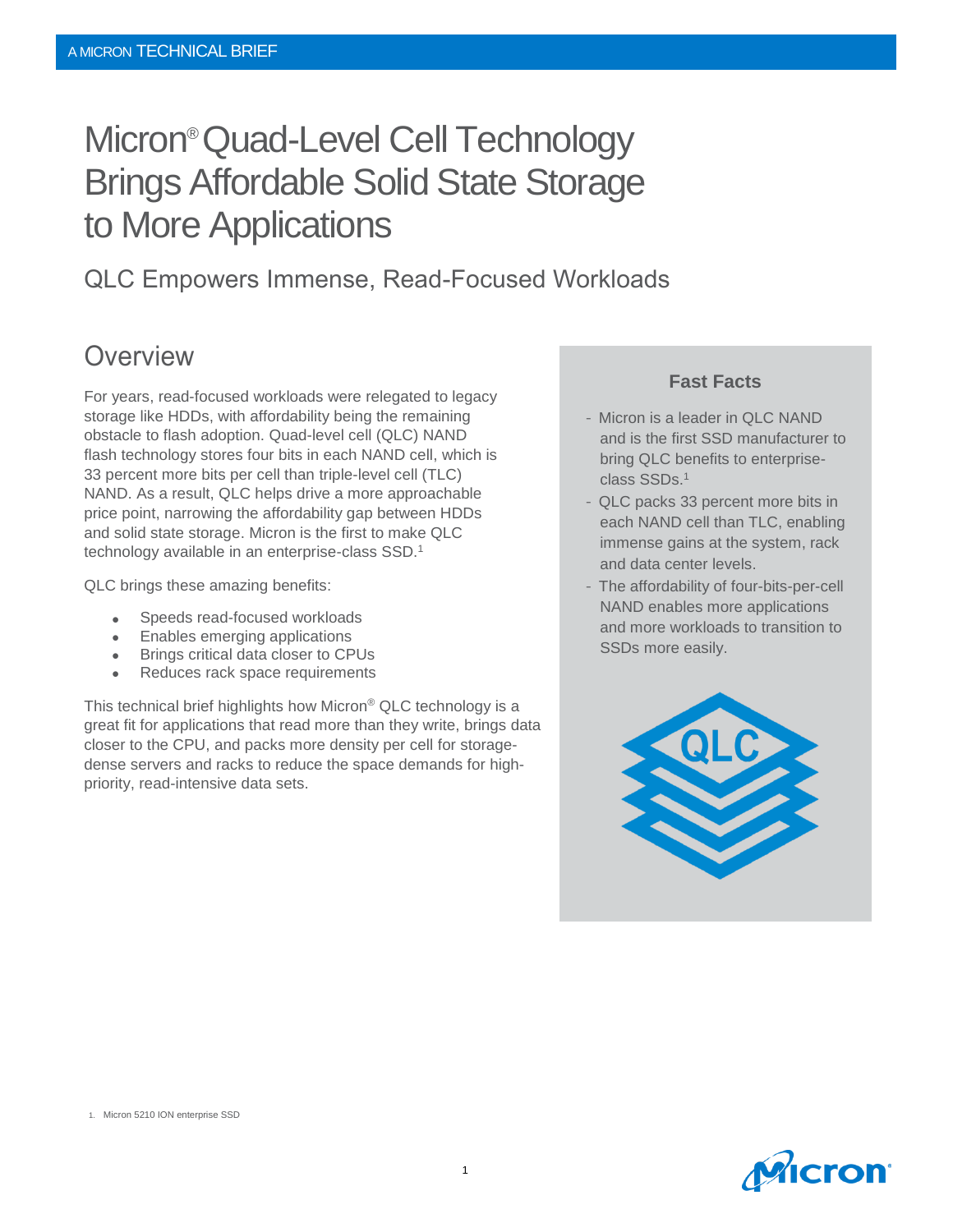## Many Applications Read Far More Than They Write

When applications and workloads are accessing storage, they are either reading data, writing data or some combination of both. With four bits per cell, QLC storage enables us to move more read-intensive workloads to flash, freeing them from the constraints of legacy storage.

When selecting which workloads to move to QLC, we must be aware of the amount of data applications write. This is especially important when moving applications to QLC because flash wears when written and different flash types have different write endurance. QLC has lower write endurance than other types of flash. Learn more



in the NAND Storage Basics section at the bottom of this brief.

Knowing how much our applications write data helps identify those that read far more than they write. An application with mostly read I/O is a good candidate for QLC migration. We can take advantage of QLC by moving these read-focused workloads away from more expensive types of flash or from slower legacy HDDs (and by using other types of flash for mixed-use workloads).

Figure 1 shows how some applications typically access storage. Applications that are write-intensive are on the left, read-intensive are on the right and mixed-access (some read, some write)

#### *Figure 1: Application Storage Access Type Distribution*

are in between. Most of the example applications read far more data than they write, making QLC a good fit. Table 1 below shows how these applications could benefit when migrated to QLC.

| Workload                                                     | <b>How QLC Builds Value</b>                                                                                                                                                                             |
|--------------------------------------------------------------|---------------------------------------------------------------------------------------------------------------------------------------------------------------------------------------------------------|
| Real-time Analytics and Big<br>Data                          | Provides a performance uplift for the big data "back end." For example, a Hadoop<br>Distributed File System can deliver more value with high-capacity storage that's<br>affordable and lightning-quick. |
| Business Intelligence and<br><b>Decision Support Systems</b> | Quickly mine massive data sets using faster, deeper queries to build more<br>responsive, more detailed analytics for better insights.                                                                   |
| Active Archives and Large<br><b>Block Storage</b>            | Move active archives from a storage resource into a strategic data asset and deliver<br>massive large-block data streams with ease.                                                                     |
| Read-Intensive Artificial<br>Intelligence (AI)               | Provides the kind of speed that AI Algorithms depend on to quickly identify patterns in<br>large data sets with fast, high-capacity storage.                                                            |
| Machine and Deep Learning                                    | QLC delivers speed with an approachable price point for immense data sets —<br>because machines can only learn as fast as they can read and analyze data.                                               |
| Content Delivery, Video on<br>Demand, Content Streaming      | Supports massive, parallel requests and streams to deliver more assets to more<br>users more consistently.                                                                                              |
| NoSQL Databases                                              | Breathe fresh life into data-driven workloads like content classification and tagging as<br>well as user profile acceleration.                                                                          |
| User Authentication                                          | Quick storage means quick authentication                                                                                                                                                                |

*Table 1: Example Workloads and QLC Benefits*

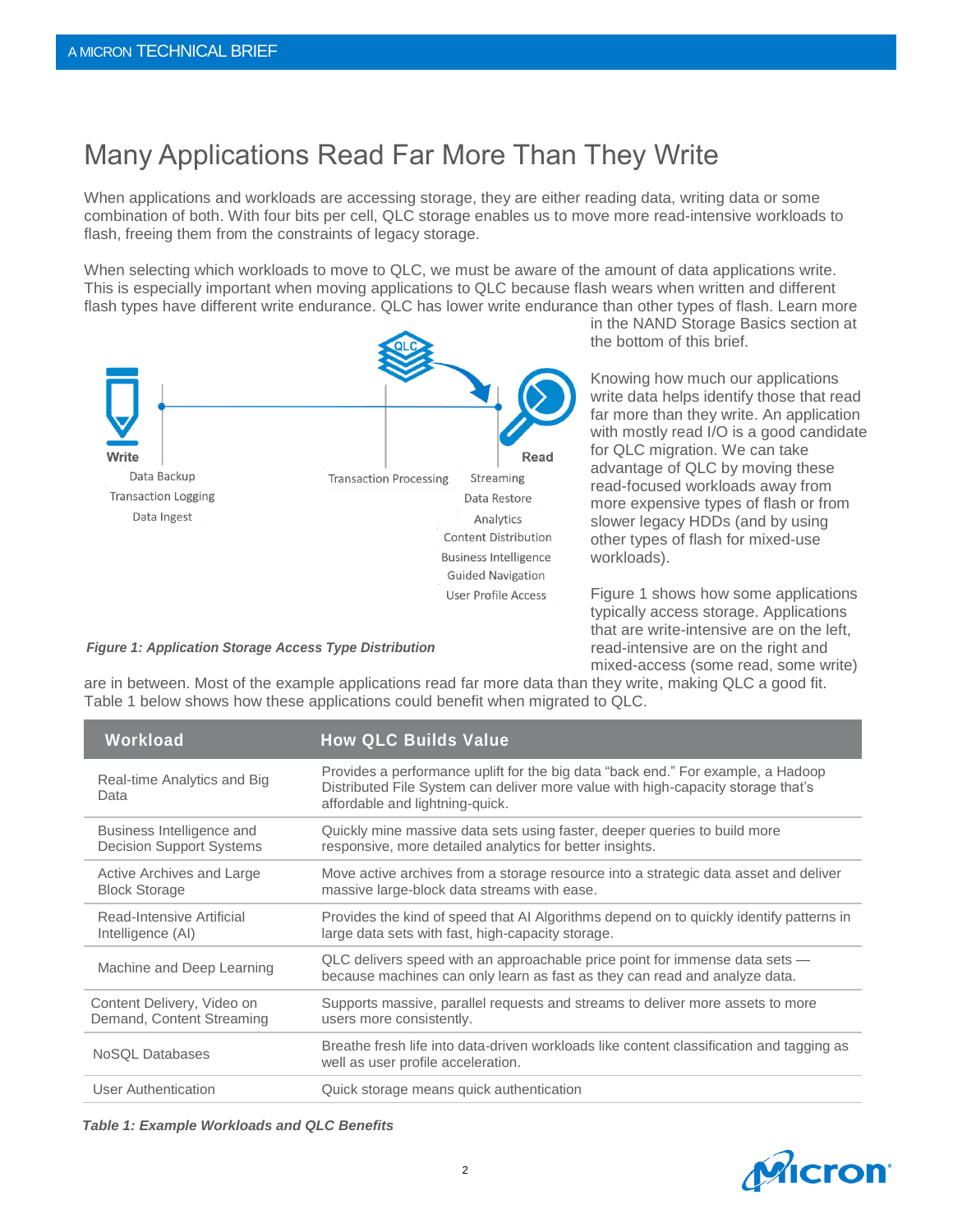The applications in Table 1 all share a common thread that makes QLC a good option: they read far more data than they write and quick, efficient reads are critical to their value.

### Bring Data Closer to the CPU

Moving data closer to the CPU enables us to process it, learn from it and derive value from it much faster. While traditional HDDs are limited by their physical design (spinning platters, physical heads moving back and forth across those platters, magnets, servos and so on), QLC (and other flash technologies) do not require these moving parts. As a result, this allows data to move closer to the CPU (which lowers latency so the CPU does not have to wait so long for data).

To illustrate the latency differences flash can make, Figure 2 shows a comparison between a QLC SSD<sup>2</sup> and two legacy enterprise HDDs: a 10K RPM (middle) and a 7200 RPM (bottom).



Figure 2: QLC vs. HDD Latency Comparision

2. Micron 5210 ION enterprise SSD. HDD information from public datasheets for HDDs from a reputable, wellknown supplier. 10K RPM stated average latency = 2.90ms while 7200 RPM stated latency = 4.16ms. No additional HDD latency measurement details provided. QLC latency based on 4K transfer with queue depth = 32.

The legacy HDDs have much higher latency. In the QLC example, latency is just 410µs while the 10K RPM HDD latency is 2900µs and the 7200 RPM HDD latency balloons to 4160µs.<sup>2</sup> Note that the HDD latencies are so much higher that they are shown on a broken scale in Figure 2.

Much of an HDD's excessive latency is due to its mechanical nature (for example, random access on an HDD may require its heads to swing across its spinning platters). The exact latency difference depends on the HDD design.

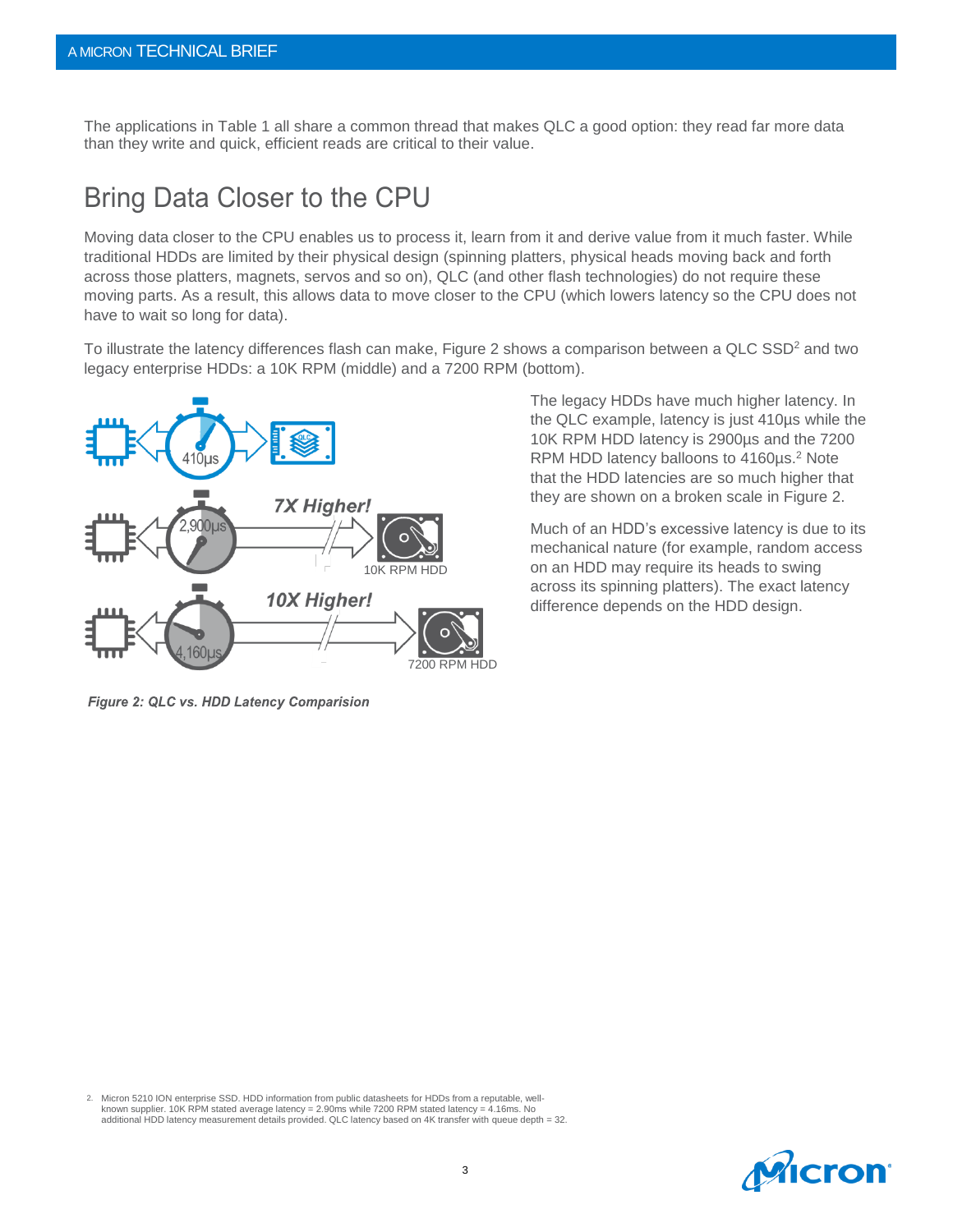

#### *Figure 3 – NAND Bit Density by Generation*

## Pack 33% More Capacity per Cell

Single-level cell (SLC) (with one bit per cell) was the first broadly available flash technology. When introduced, SLC flash was expensive with limited capacity.

When flash transitioned from SLC to multilevel cell (MLC) technology, the number of bits in each cell doubled (from one to two). This milestone made flash more affordable, broadening its use.

As MLC moved to triple-level cell (TLC) technology, the number of bits per cell increased 50 percent (from two to three). Price per bit lowered and adoption broadened again. The migration from MLC to TLC saw

flash become a mainstay in mainstream IT due to lower costs, solid reliability and high performance.

The introduction of QLC adds another bit per cell (from three to four), a 33 percent increase over prior-generation technology. This change enables improved SSD economics, moving flash prices ever closer to legacy HDDs.

QLC's introduction is different from previous generations. Prior transitions saw the new technology (MLC then TLC) largely replace the old. QLC, however, is a complementary technology to TLC. It fills a much-needed gap between TLC and legacy HDDs, enabling more read-focused workloads to move from legacy HDDs to flash.

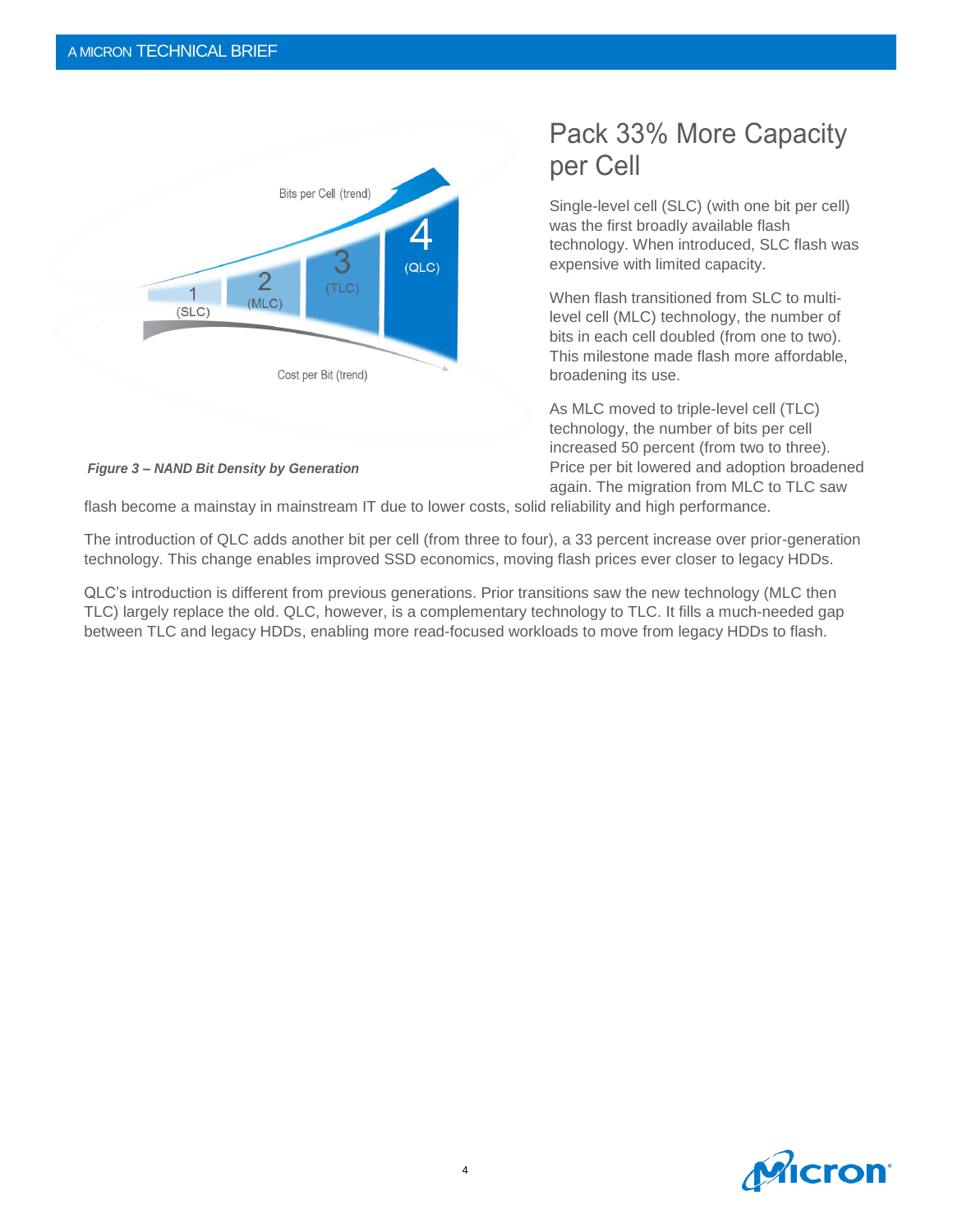## QLC Builds Solid Storage Density by Server, Rack and Data Center

Ever-increasing data loads and more applications accessing that data mean IT departments are pressed to meet increasing storage and service demands. When we are building new servers to replace older, end-of-equipmentcycle servers, we typically have a choice: high per-drive capacity in the larger 3.5-inch form factor with relatively low read IOPS or smaller-capacity 2.5-inch drives with higher read performance.<sup>3</sup> While 2TB 3.5-inch HDDs are standard in many current HDD installations, major HDD manufacturers offer enterprise 3.5-inch HDDs up to 14TB and 2.5-inch 10K RPM HDDs up to 2.4TB.

We can get good per-unit storage density using newer HDDs and standard 2U servers, supporting up to twelve 3.5-inch or twenty-four 2.5-inch HDDs (some specialty designs may support more). Available raw capacity per server varies with configuration and intended use. Figure 4 shows three typical HDD configurations.



*Figure 4: Typical Raw Capacity 2U HDD-Based Servers*

The advent of 14TB HDDs immensely boosts per server capacity. Based only on the server density shown in Figure 4, if we want maximum HDD-based capacity, we would choose those 14TB HDDs. If planning for read performance and capacity, we would choose 10K RPM 2.4TB hybrid 2.5-inch form factor HDDs<sup>2</sup>.

#### QLC Means Higher-Density Servers

Introducing QLC storage changes the picture for high-capacity and high-read-performance servers.



**Figure 5: Raw Capacity per Server With QLC** 

For example, QLC easily enables 7.68TB per SSD in a 2.5-inch form factor.<sup>4</sup> Using the same 2U server with twenty-four drive slots, Figure 5 shows that QLC can enable as much as 184TB raw capacity.

QLC's larger raw capacity advantage is clear when compared to the example currently deployed server (with 2TB HDDs): the QLCequipped server store is 7.7X as much.

QLC enables 3.2X the capacity of the example performance server (10K RPM 2.4TB Hybrid HDDs) and about 10 percent higher capacity than the 14TB HDD configuration.

3. IOPS and capacity data from public data sheets for 14TB and 10K RPM hybrid HDDs available from major manufacturers. At the time of this document's publication, 2.4TB was the largest commercially available 10K

RPM Hybrid HDD available from a major manufacturer. 4. Calculations based on 7.68TB Micron 5210 ION.

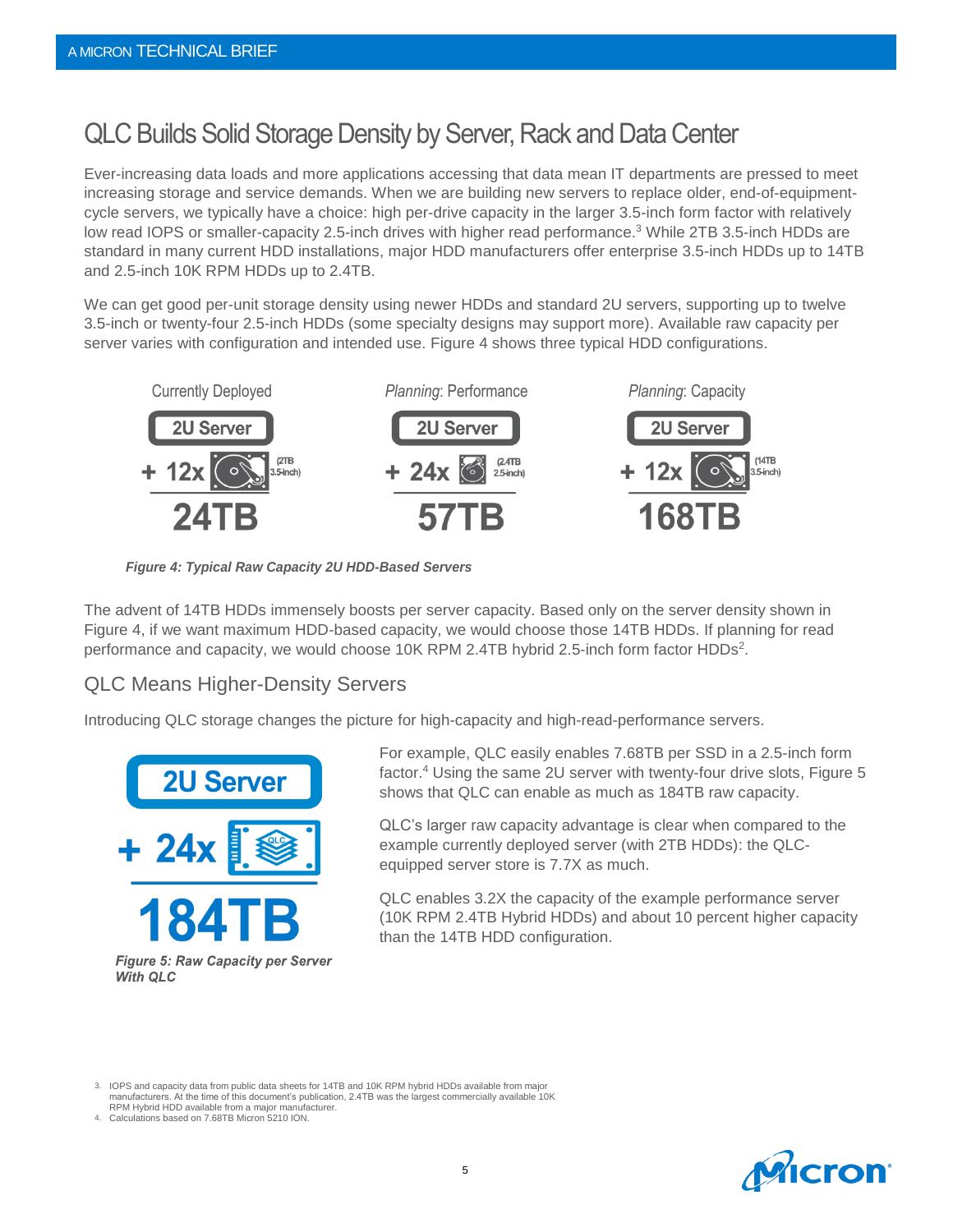## Reduce Rack Space Demands of Large Data Sets

QLC enables per-server density improvements ranging from substantial (7.7X) to less dramatic (10 percent). Looking at these improvements at rack scale provides a different perspective.



*Figure 6: Rack Space Reductions*

## The Bottom Line

Figure 6 shows how many racks are needed to store an example 3.8PB data set when using a standard 42U rack and completely populating it with 2U servers as noted earlier (all 42U being occupied by servers).

QLC's density advantage is clear when compared to a typical deployed server and a new read-performance HDD-focused server.

A closer inspection of Figure 6 also shows that the highestdensity HDD configuration (twelve 14TB HDDs) does not fit into one rack; it requires a full rack plus about 4U in a second rack.

This comparison illustrates how QLC's ability to increase perserver density reduces rack space for an enormous effect at scale.

Micron's QLC introduction — the next generation of flash storage technology — packs 33 percent more bits in each cell enabling more applications and more workloads to transition to SSDs more easily and more affordably. Micron is the first SSD manufacturer to bring QLC benefits to enterprise-class SSDs.

Legacy HDD capacity has skyrocketed with enterprise drives reaching 14TB, but their 3.5-inch form factor limits per-server storage. Legacy 10K RPM hybrid HDDs (long the choice for read-focused applications demanding performance) have limited capacity. These limitations force a difficult choice: larger capacity but slow or lower capacity but fast?

QLC enables both capacity and speed.

Extra storage density enables higher per-server capacity, freeing IT groups to drive more data and reduce rack space (a real benefit for crowded data centers).

QLC brings the all-flash data center a step closer to broad adoption. While many workloads have already been migrated to flash, the holdouts have been read-focused applications like business intelligence and analytics, NoSQL databases and content delivery, video on demand and streaming, big data and active archives, and data center backup and restore. Micron QLC technology empowers these applications by making solid state storage more approachable for read-focused workloads.



Learn more about QLC technology and its transformative effect on your business at [micron.com.](http://www.micron.com/) Stay up to date on what's trending in storage by reading Micron's [Storage Blog](https://www.micron.com/about/blogs/channels/storage) and following us on Twitter [@MicronStorage.](https://twitter.com/MicronStorage)